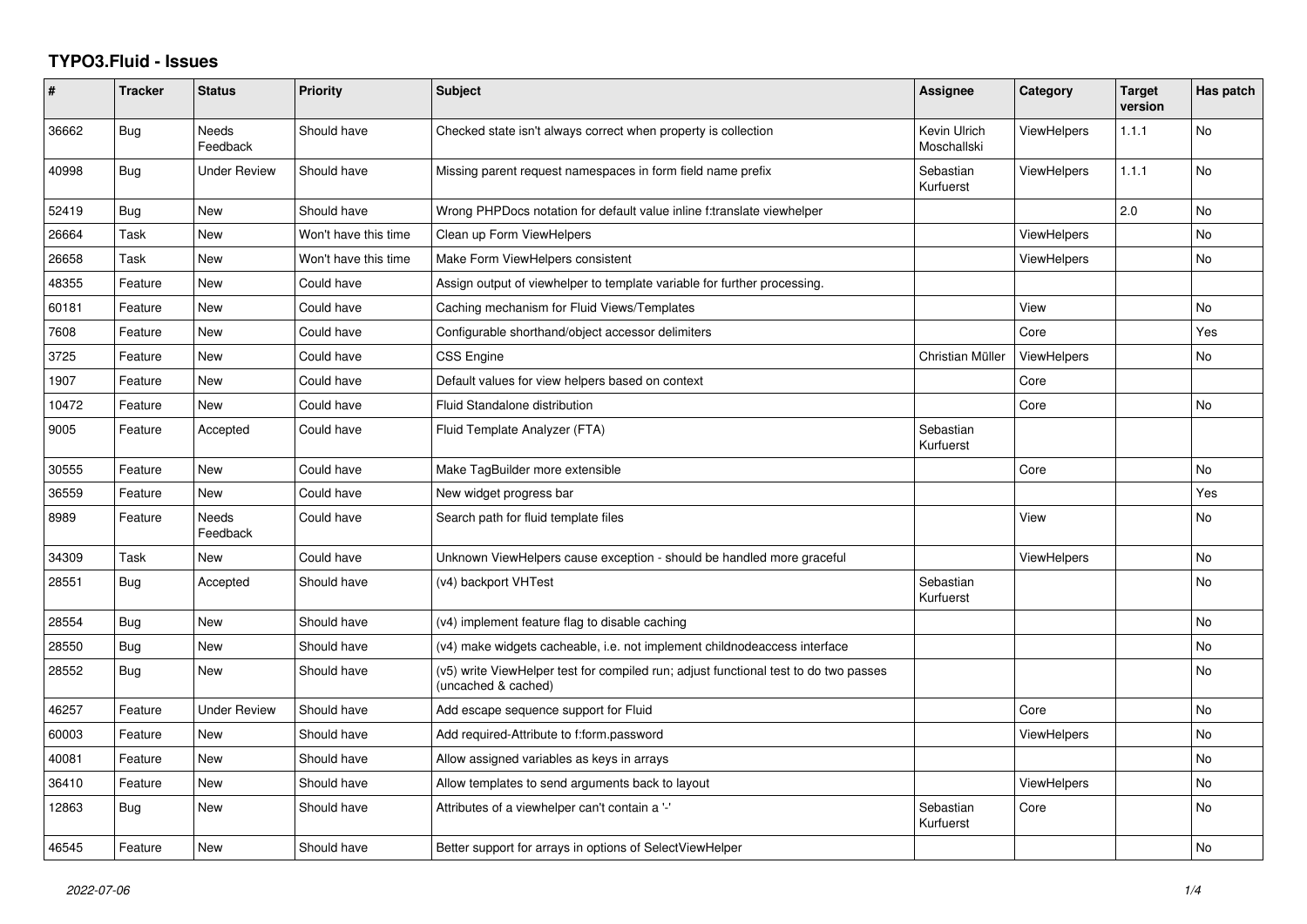| #     | <b>Tracker</b> | <b>Status</b>            | <b>Priority</b> | <b>Subject</b>                                                                                | <b>Assignee</b>       | Category    | <b>Target</b><br>version | Has patch     |
|-------|----------------|--------------------------|-----------------|-----------------------------------------------------------------------------------------------|-----------------------|-------------|--------------------------|---------------|
| 9950  | Task           | New                      | Should have     | Binding to nested arrays impossible for form-elements                                         |                       | ViewHelpers |                          |               |
| 3291  | Feature        | <b>Needs</b><br>Feedback | Should have     | Cacheable viewhelpers                                                                         |                       |             |                          | No            |
| 38130 | Feature        | <b>New</b>               | Should have     | Checkboxes and multiple select fields should have an assignable default value                 |                       |             |                          | No            |
| 52640 | Feature        | <b>Under Review</b>      | Should have     | Create an UnlessViewHelper as opposite to the IfViewHelper                                    | Marc Neuhaus          |             |                          | No            |
| 30937 | Bug            | <b>New</b>               | Should have     | CropViewHelper stringToTruncate can't be supplied so it can't be easily extended              |                       | ViewHelpers |                          | Yes           |
| 54284 | Bug            | New                      | Should have     | Default Option for Switch/Case VH                                                             |                       | ViewHelpers |                          | No            |
| 45345 | Feature        | Needs<br>Feedback        | Should have     | Easy to use comments for fluid that won't show in output                                      |                       |             |                          |               |
| 13045 | Bug            | New                      | Should have     | Entity decode of strings are different between if-conditions and output of variable           |                       |             |                          |               |
| 52536 | Bug            | <b>Under Review</b>      | Should have     | Errorclass not set if no property-attribute set                                               |                       |             |                          |               |
| 45153 | Feature        | New                      | Should have     | f:be.menus.actionMenuItem - Detection of the current select option is insufficient            |                       |             |                          | No            |
| 49600 | Bug            | New                      | Should have     | f:form tag shown as a HTML on frontend                                                        |                       | ViewHelpers |                          | No            |
| 58921 | Bug            | <b>New</b>               | Should have     | f:form.* VHs crash if NOT inside f:form but followed by f:form                                |                       |             |                          | No.           |
| 31955 | Feature        | New                      | Should have     | f:uri.widget                                                                                  |                       | Widgets     |                          | No            |
| 37619 | Bug            | New                      | Should have     | Fatal Error when using variable in name attribute of Section ViewHelper                       |                       | ViewHelpers |                          | No            |
| 8648  | Bug            | New                      | Should have     | format.crop ViewHelper should support all features of the crop stdWrap function               |                       | ViewHelpers |                          | No            |
| 58983 | <b>Bug</b>     | New                      | Should have     | format.date does not respect linebreaks and throws exception                                  |                       |             |                          | No            |
| 47669 | Task           | New                      | Should have     | FormViewHelper does not define the default request method                                     |                       |             |                          | No.           |
| 58862 | Bug            | Needs<br>Feedback        | Should have     | FormViewHelper doesn't accept NULL as value for \$arguments                                   | Bastian<br>Waidelich  | ViewHelpers |                          | Yes           |
| 45394 | Task           | New                      | Should have     | Forwardport Unit test for standalone view                                                     |                       | View        |                          | No            |
| 32035 | Task           | New                      | Should have     | Improve fluid error messages                                                                  |                       | Core        |                          | Yes           |
| 4704  | Feature        | New                      | Should have     | Improve parsing exception messages                                                            |                       | Core        |                          |               |
| 28553 | Bug            | New                      | Should have     | improve XHProf test setup                                                                     |                       |             |                          | No            |
| 56237 | Task           | <b>New</b>               | Should have     | in-line (Condition) View Helpers should not evaluate on parsing                               |                       |             |                          | No            |
| 55008 | <b>Bug</b>     | <b>Under Review</b>      | Should have     | Interceptors should be used in Partials                                                       | Christian Müller      |             |                          | No            |
| 37095 | Feature        | New                      | Should have     | It should be possible to set a different template on a Fluid TemplateView inside an<br>action | Christopher<br>Hlubek |             |                          | No            |
| 8491  | Task           | Needs<br>Feedback        | Should have     | link.action and uri.action differ in absolute argument                                        | Karsten<br>Dambekalns | ViewHelpers |                          | $\mathsf{No}$ |
| 33394 | Feature        | Needs<br>Feedback        | Should have     | Logical expression parser for BooleanNode                                                     | <b>Tobias Liebig</b>  | Core        |                          | No            |
| 28549 | Bug            | New                      | Should have     | make widgets cacheable, i.e. not implement childnodeaccess interface                          |                       |             |                          | No            |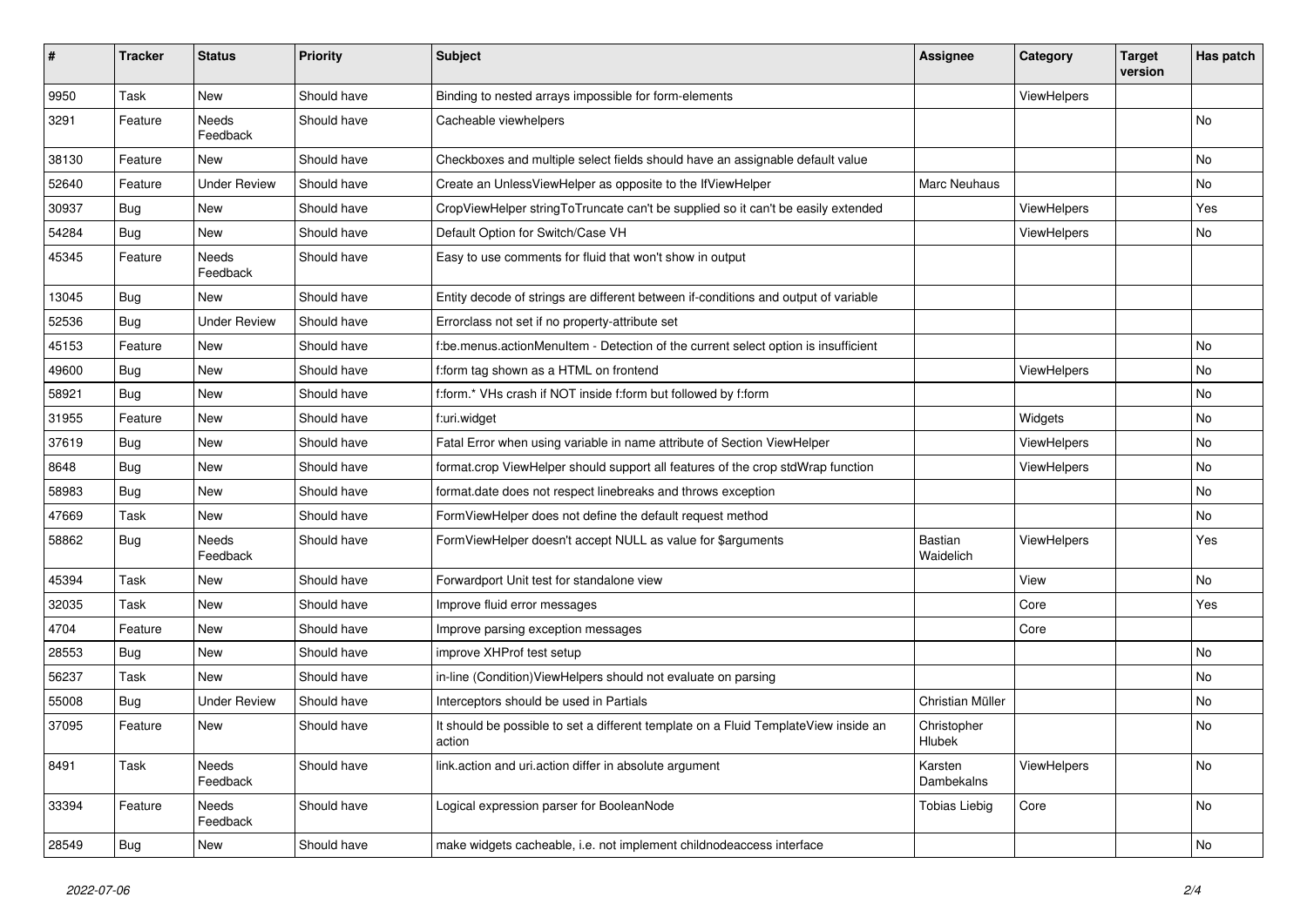| #     | <b>Tracker</b> | <b>Status</b>       | <b>Priority</b> | <b>Subject</b>                                                                                         | <b>Assignee</b>        | Category    | <b>Target</b><br>version | Has patch |
|-------|----------------|---------------------|-----------------|--------------------------------------------------------------------------------------------------------|------------------------|-------------|--------------------------|-----------|
| 42397 | Feature        | New                 | Should have     | Missing viewhelper for general links                                                                   |                        |             |                          | <b>No</b> |
| 5933  | Feature        | Accepted            | Should have     | Optional section rendering                                                                             | Sebastian<br>Kurfuerst | ViewHelpers |                          | No        |
| 60271 | Feature        | <b>New</b>          | Should have     | Paginate viewhelper, should also support arrays                                                        |                        |             |                          | No        |
| 53806 | Bug            | <b>Under Review</b> | Should have     | Paginate widget maximumNumberOfLinks rendering wrong number of links                                   | Bastian<br>Waidelich   | Widgets     |                          | <b>No</b> |
| 36655 | Bug            | New                 | Should have     | <b>Pagination Links</b>                                                                                |                        | Widgets     |                          | <b>No</b> |
| 34682 | Bug            | <b>Under Review</b> | Should have     | Radio Button missing checked on validation error                                                       |                        | ViewHelpers |                          | No        |
| 39936 | Feature        | <b>New</b>          | Should have     | registerTagAttribute should handle default values                                                      |                        | ViewHelpers |                          | No        |
| 42743 | Task           | New                 | Should have     | Remove inline style for hidden form fields                                                             |                        |             |                          | No        |
| 43071 | Task           | New                 | Should have     | Remove TOKENS for adding fallback teplates in B                                                        |                        |             |                          | <b>No</b> |
| 43072 | Task           | New                 | Should have     | Remove TOKENS for adding templates fallback in Backporter                                              |                        | View        |                          | No        |
| 54195 | Task           | New                 | Should have     | Rename and move FormViewHelper's errorClass value, currently 'f3-form-error'                           | Adrian Föder           | ViewHelpers |                          | No        |
| 33215 | Feature        | New                 | Should have     | RFC: Dynamic values in ObjectAccess paths                                                              |                        |             |                          | No        |
| 39990 | Bug            | New                 | Should have     | Same form twice in one template: hidden fields for empty values are only rendered<br>once              |                        | Core        |                          | No        |
| 49756 | Feature        | <b>Under Review</b> | Should have     | Select values by array key in checkbox viewhelper                                                      |                        |             |                          | No        |
| 65424 | Bug            | <b>Under Review</b> | Should have     | SelectViewHelper must respect option(Value Label)Field for arrays                                      |                        | ViewHelpers |                          | No        |
| 46091 | Task           | Needs<br>Feedback   | Should have     | Show source file name and position on exceptions during parsing                                        |                        |             |                          | No        |
| 9514  | Feature        | New                 | Should have     | Support explicit Array Arguments for ViewHelpers                                                       |                        |             |                          |           |
| 52591 | Bug            | New                 | Should have     | The Pagination Widget broken for joined objects                                                        |                        |             |                          | No        |
| 10911 | Task           | New                 | Should have     | Tx_Fluid_ViewHelpers_Form_AbstractFormViewHelper->renderHiddenIdentityField<br>should be more reliable |                        | ViewHelpers |                          | No        |
| 3481  | Bug            | <b>New</b>          | Should have     | Use ViewHelperVariableContainer in PostParseFacet                                                      |                        | Core        |                          | No        |
| 51277 | Feature        | <b>New</b>          | Should have     | ViewHelper context should be aware of actual file occurrence                                           |                        |             |                          | No        |
| 47006 | <b>Bug</b>     | <b>Under Review</b> | Should have     | widget identifier are not unique                                                                       |                        |             |                          | <b>No</b> |
| 50888 | Bug            | Under Review        | Should have     | WSOD by changing name of section and if Fluid caches are generated                                     |                        |             |                          | No        |
| 51239 | <b>Bug</b>     | Under Review        | Must have       | AbstractViewHelper use incorrect method signature for "\$this->systemLogger->log()"                    | Adrian Föder           | Core        |                          | Yes       |
| 49038 | <b>Bug</b>     | New                 | Must have       | form.select does not select the first item if prependOptionValue is used                               |                        |             |                          | No        |
| 5636  | Task           | <b>Under Review</b> | Must have       | Form_RadioViewHelper and CheckBoxViewHelper miss check for existing object<br>before it is accessed.   |                        |             |                          | No        |
| 59057 | <b>Bug</b>     | <b>Under Review</b> | Must have       | Hidden empty value fields shoud be disabled when related field is disabled                             | Bastian<br>Waidelich   | ViewHelpers |                          | No        |
| 57885 | Bug            | New                 | Must have       | Inputs are cleared from a second form if the first form produced a vallidation error                   |                        |             |                          | No        |